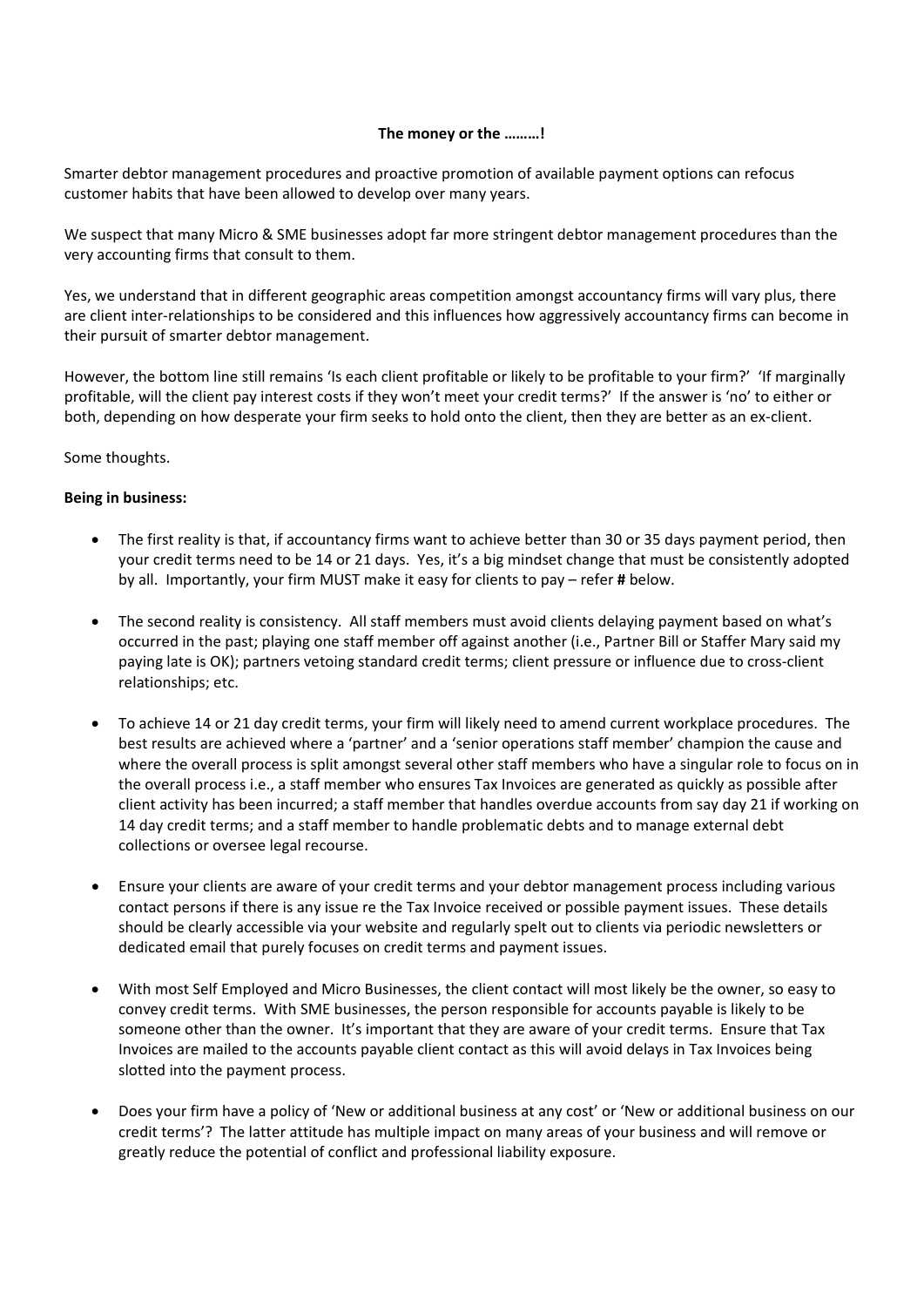- If not on 'your credit terms', is your firm prepared to walk away from potential new or existing clients.
- If a poor performing client moves onto another firm, do you forewarn the new accountancy firm? It's not about 'sour grapes' – it's about all accountancy firms working as one to change business attitude towards acceptable debtor management because the accountancy sector has a well entrenched poor debtor management history.
- When reviewing acceptance of a new client, ask them to confirm their procedures re paying debtors. Ensure accountancy firms are not treated differently to other debtors. Seek credit references and ask the reference parties not only to confirm that the potential new client pays their debts, but 'Do they consistently pay within your credit terms?' Find out how easy or difficult this potential client is going to be re payment of your professional fees.
- Test a potential client. Charge an initial consulting fee, even if you afterwards apply as a credit to future activity. If they baulk, your firm should be concerned.
- Whilst accountancy firms typically seek potential and existing clients' P&Ls and Balance Sheets, few seek a copy of cash flows. This assists to identify lean cash flow periods in the clients annual business cycle and allows for a better understanding of what available 'cash' resources are available to the client should your firm be seeking payment of professional fees during these period(s).
- What payment options are you prepared to offer clients and are there incentives offered to prompt payment within credit terms? Given that many accountancy firms have expensive resources tied up with debtor management, incentives should be of substance.
- Payment options include estimated annual fees paid in periodic instalments (preferably by debit authority); cheque; direct deposits; EFT; BPay; Credit or Debit Card (via phone or website); direct debit; or Professional Fee Funding.
- **#** Ask potential or existing clients to nominate their typical method of payment and personalise their Tax Invoices based on their choice i.e., if by EFT, ensure your bank details are displayed on their Tax Invoice; if by credit card, ensure you allow the necessary fields for the client to complete (including their preferred date to complete the transactions and have them immediately fax back) etc. The aim is for your firm to identify the preferred method of payment … have clients confirm this preferred method by return acknowledgement … and then act upon their instructions … and track payment.
- The real value of identifying your clients 'preferred payment' ASAP, is the benefit of being proactive or further reacting sooner rather than later. Take the example of Professional Fee Funding. If your client has nominated this preferred option, send the funding contract with their Tax Invoice. If your client wants to utilise this option after receiving their Tax Invoice, your firm can generate a funding contract ASAP. Being proactive (and allowing 5 working days for the funder to process), payment can still be achieved within your firm's credit terms i.e., 14, 21 or 30 days.

## **Before starting accounting activities:**

 If your firm is going to undertake additional activities for a client that are outside the norm and will result in fees outside the quantum of previous professional fees, it's best to confirm upfront your client's capacity to pay. (This is where Professional Fee Funding shines as it provides your clients with the financial support and *allows your firm to take on larger sized client assignments/projects.)*